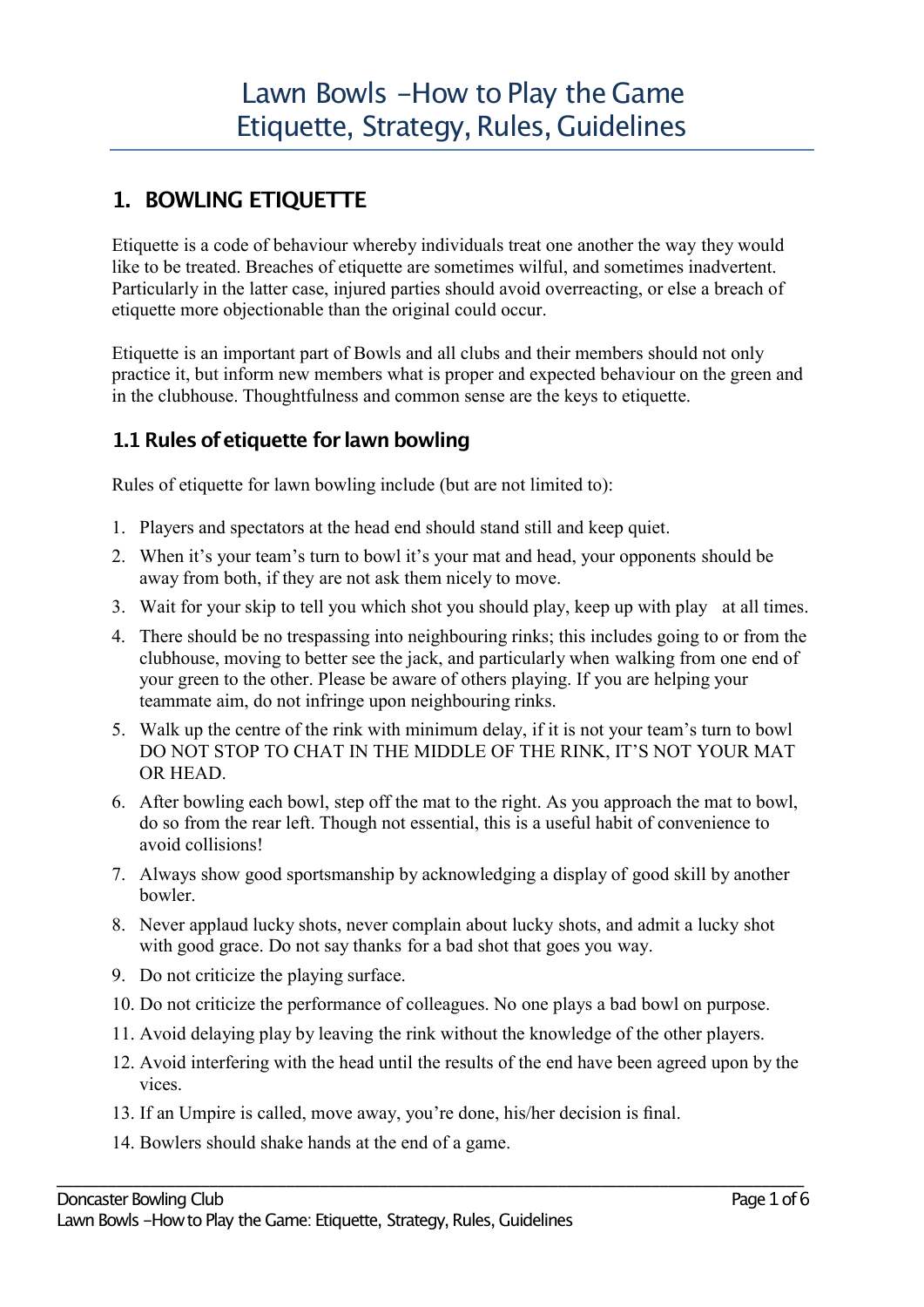- 15. Be a gracious winner and a good loser.
- 16. The plinth area of the green is fragile and should be treated with care. This includes, but is not limited to, wearing proper footwear, not dropping or tossing bowls on the green, and not spitting or pouring liquids (water, coffee, etc.) on the green.
- 17. Punctuality for all games is a courtesy to the other players.
- 18. While standing at the head end waiting for the player on the mat to bowl, stand between the markers so the bowler can see and use the markers to aim.
- 19. Generally, the vice or skip at the head will signal the bowler on the mat the position of bowls in the head using hand signals denoting for and against.
- 20. Bowlers not raking the bowls after an end should assist by kicking the bowls into an approximate line, thus making raking easier and faster.
- 21. Players at the head end should be ready to stop deflected bowls from crossing into the adjacent rink and interfering with neighbouring games; likewise, be alert to prevent bowls from adjacent rinks from messing up your own head. Pay attention!
- 22. No rules prohibit bowlers running after their bowl (enthusiasm nor youthful fitness is discouraged) but you must try to arrive at the head before your bowl stops. Some clubs consider following your bowl up the green poor etiquette.
- 23. One minute between the time when the opponent's bowl stops and the next bowler delivers his/her bowl should be sufficient. When there is clear violation, an umpire or club official who is notified should take action.
- 24. All bowlers are urged to have chalk and a measuring tape when bowling so that bowls that touch the jack can be immediately marked and, if necessary at the finish of an end, measuring can be undertaken without delay.
- 25. All bowlers should remember to clear the equipment from your rink after your game.

No laws governing a sport can cope with every situation. Unusual situations not covered can arise. The Laws of the Sport of Bowls have been drawn up in the spirit of true sportsmanship. Common sense should be used when unusual situations not covered by the Laws arise.

All lawn bowlers should familiarize themselves with "Laws of the Sport of Bowls Crystal Mark 3rd Edition, 2014".

#### **1.2 BASIC RULES YOUSHOULDKNOW**

- 1. **Mat Placement**:Thefirst to play places the mat on the centre line at least 2 metres from the ditch and up to the hog line if desired.
- 2. **FootFaulting**:Before delivery a player must have one foot fully on the mat and at delivery all or part of one foot on or above the mat.
- 3. **Jack/BowlLength**:A jack must travel 23 metres to be legal while a bowl must travel 14 metres to be in play.
- 4. **JackDelivery:** If the jack is improperly delivered the opposition may reposition the mat and deliver the jack but not play first. If the jack is delivered improperly by both leads the jack is placed at the 2 metre mark and the first to play may reposition the mat.
- 5. **Touchers:**Only the delivered bowl may be a toucher even if it deflects off other bowls before touching the jack.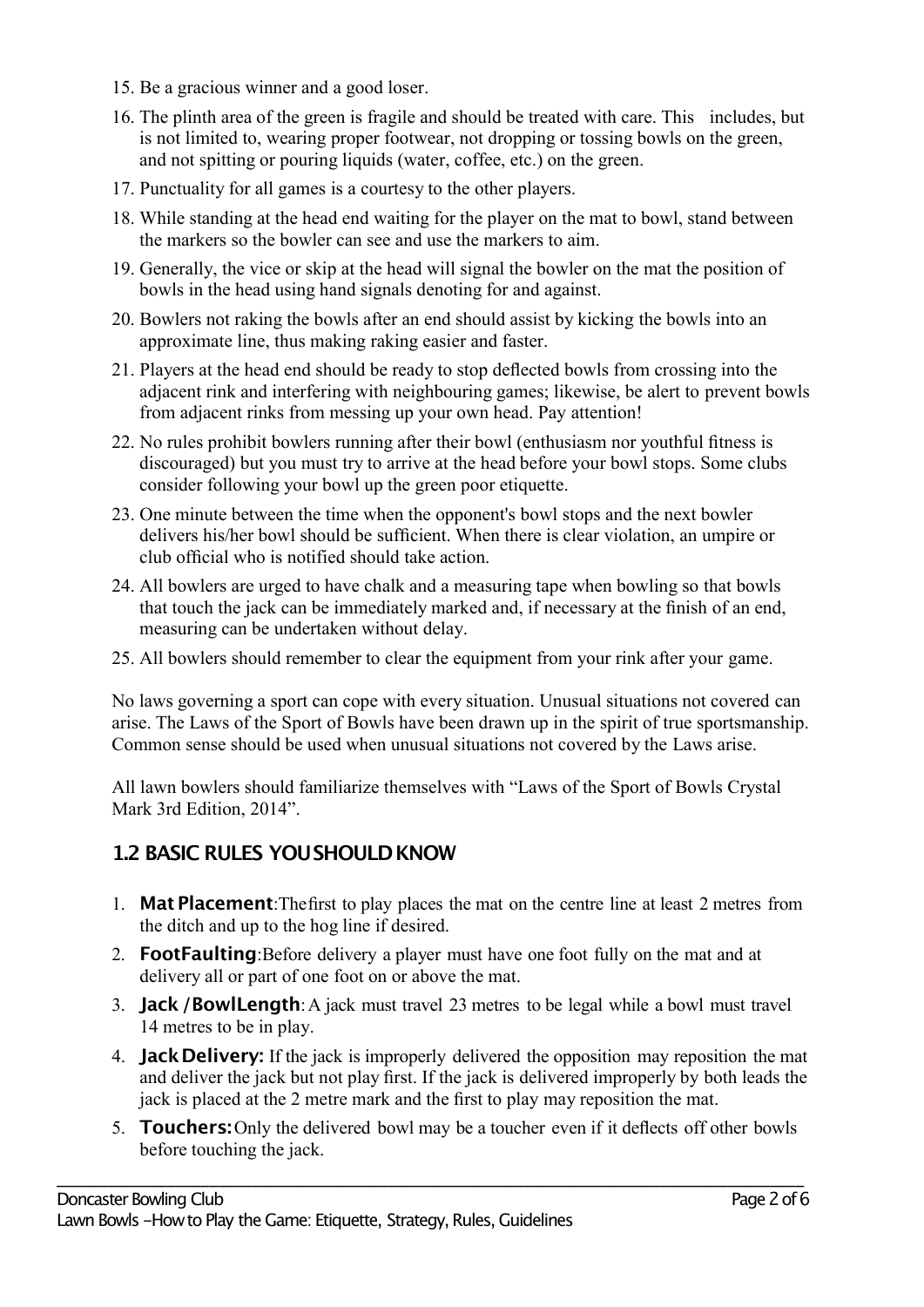- 6. **PositiononRink**:Players at the mat end who are not delivering a bowl should stand at least 1 metre behind the mat. Players at the head end who are not controlling play should stand behind the jack.
- 7. **PlayingWrongBowl**: Replace with correct bowl
- 8. **PlayingoutofTurn:** Opposition skip has choice: a)may stop the bowl, b) leave it and have two bowls played to restore proper sequence, c) reset disturbed head and restore proper sequence, d) leave disturbed head and play two bowls or e) declare dead end.
- 9. **Bowl& Jack Displacement:**Numerousscenarios can arise. The opposition skip and skips have options. The options depend upon the cause and timing of the displacement.
- 10. **RinkPossession**:Possessionofthe rink belongs to the player or team whose bowl is being played.
- 11. **Determiningscore**:Bowlsshouldnot be moved until the number of shots has been agreed upon by the vice or skip.
- 12. **Objectsonthegreen:**No objects should be placed on the bank, the green or in the ditch to help a player.
- 13. **Gamestoppage**:Ifa game has been stop for a valid reason and all bowls have not been played, the end is declared dead.

# **2. BOWLS STRATEGY**

**AIM**: "To secure the greatest possible advantage of shot numbers through low risk tactics, or failing that, to secure the least possible shot disadvantage".

[SOURCES: **R. T Harrison**,"How To Become A Champion At Bowls"; **RobJudson**,"Basic Tactics in Lawn Bowling Lawn Bowls International Coaching"]

## **2.1 Jackand MatTactics**

There will always be debate as to whether the mat should be taken or given away.

- $\Box$  Taking the mat gives the lead a feel of the green speed.
- $\Box$  Taking the mat allows for control of jack length.
- $\Box$  If winning a certain length, keep that length. If not, change length.
- $\Box$  If you wish to change length then alter mat placement.
- $\Box$  Against an inexperienced player a full-length jack might be an advantage.
- $\Box$  Against an experienced firm shot bowler keep some distance between jack and ditch.
- $\Box$  Observe opposition length preference so you can alter when possible.
- $\Box$  Careless rolling of the jack can nullify strategy

## **2.2 Head Building Tactics (SWOT)**

- $\Box$  Do not overbuild the head, but strategically place bowls.
- $\Box$  Never underestimate your opponent's ability.
- $\Box$  Do not be greedy.
- $\Box$  Never be afraid to let opponent have one shot rather than risk giving several.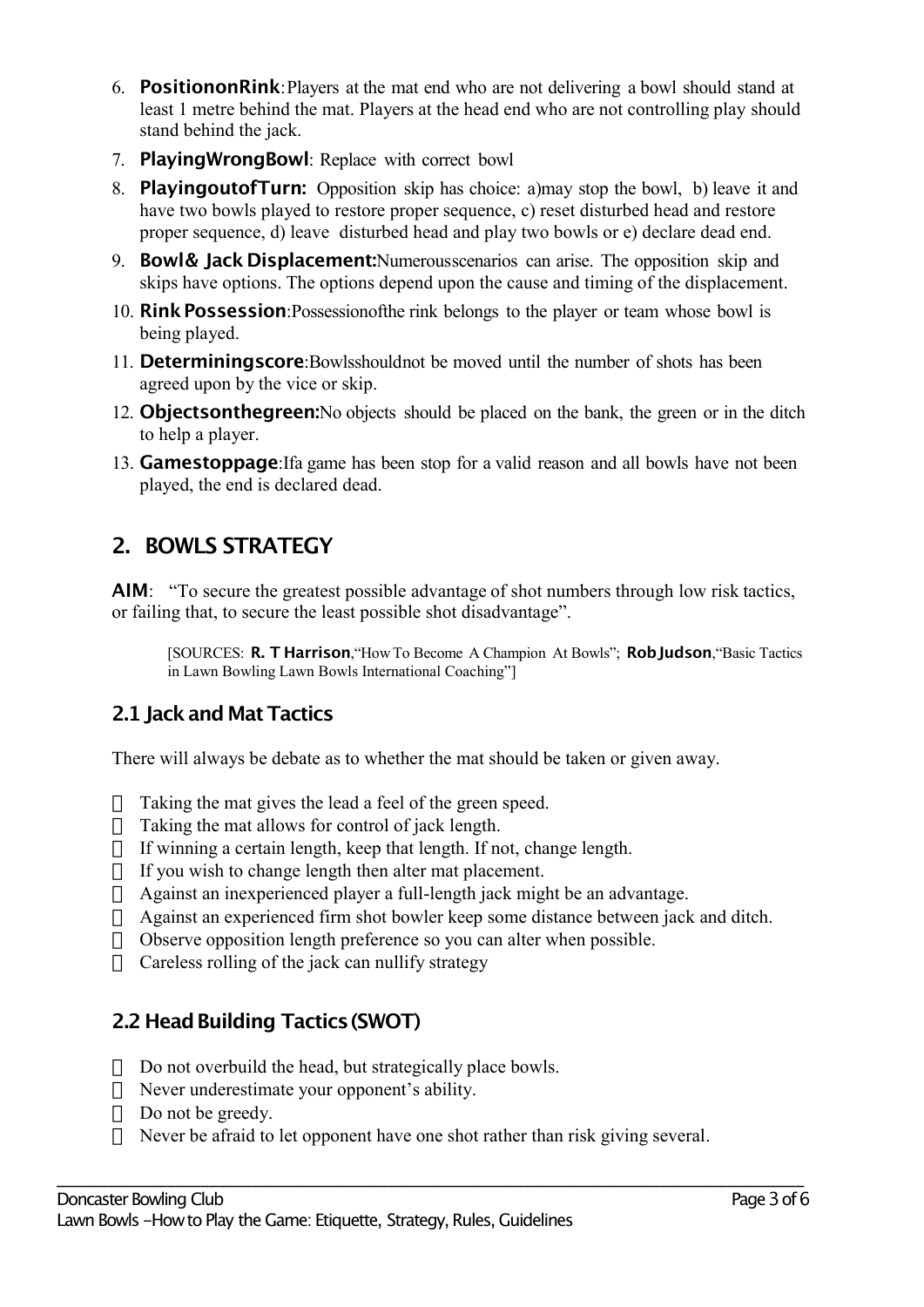- □ When holding shots, never be narrow.
- $\Box$  When down shots, never be wide.
- $\Box$  Avoid being short when not shot.

#### **2.3 SinglesandTeam Tactics**

- $\Box$  When being outplayed, try to make opponents change hand that is being played well (e.g. by blocking).
- $\Box$  Movement of mat can upset opponent's rhythm of delivery.
- $\Box$  Be aggressive when a conservative outlook is not working.
- $\Box$  Build each end to your own strength.
- $\Box$  A three quarter length jack gives a good indication of green speed.
- $\Box$  Drives and running shots should be exercised carefully when playing singles.
- $\Box$  Attacking shots are more successful in shorter ends.
- $\Box$  In singles your first and third shots are of greater importance tactically.
- $\Box$  If in doubt you should walk up to examine the head (if permitted) before rolling your bowl.
- $\Box$  Do not hurry delivery.
- $\Box$  If your opponent is a 'niggler' play full length jack.
- $\Box$  Play the shot offering more than one option of attaining your goal.
- $\Box$  Avoid wasting opportunities to add to the score.
- $\Box$  Drives should be played only if you have back bowls.
- Avoid playing "around the clock." Play the favourable side. Offer a player a second attempt if first failed.
- $\Box$  Change foot position on the mat to avoid blocks.
- $\Box$  Never block for a single, where the bowl is accessible.
- $\Box$  Never block a big head.
- □ Blocks are more effective on slow or medium paced greens.
- $\Box$  Play covering bowls before attempting blocks.
- $\Box$  Be aware of your opponent's tactics, preferences, strengths & weaknesses.
- $\Box$  Play your tactics so they do not suit your opponent.
- $\Box$  In a cross wind the narrow side is kinder.
- $\Box$  Play short ends with the wind and long ends against it.

## **3. JACK& BOWL LENGTHS**

- 1. The front of the mat must be placed at least 2m from the ditch.
- 2. Measurements from the mat line are done for:
	- a. Jack length the distance must be at least 21 m.
	- b. Legal bowl length is 14 m.
	- c. If a jack rebounds from a bowl during play, its distance must be at least 20 m.

## **4. MEASURING FORSHOT**

1. Measurement for shot shall be made between the nearest points of the Jack and Bowl. Always measure from the Jack to the Bowl.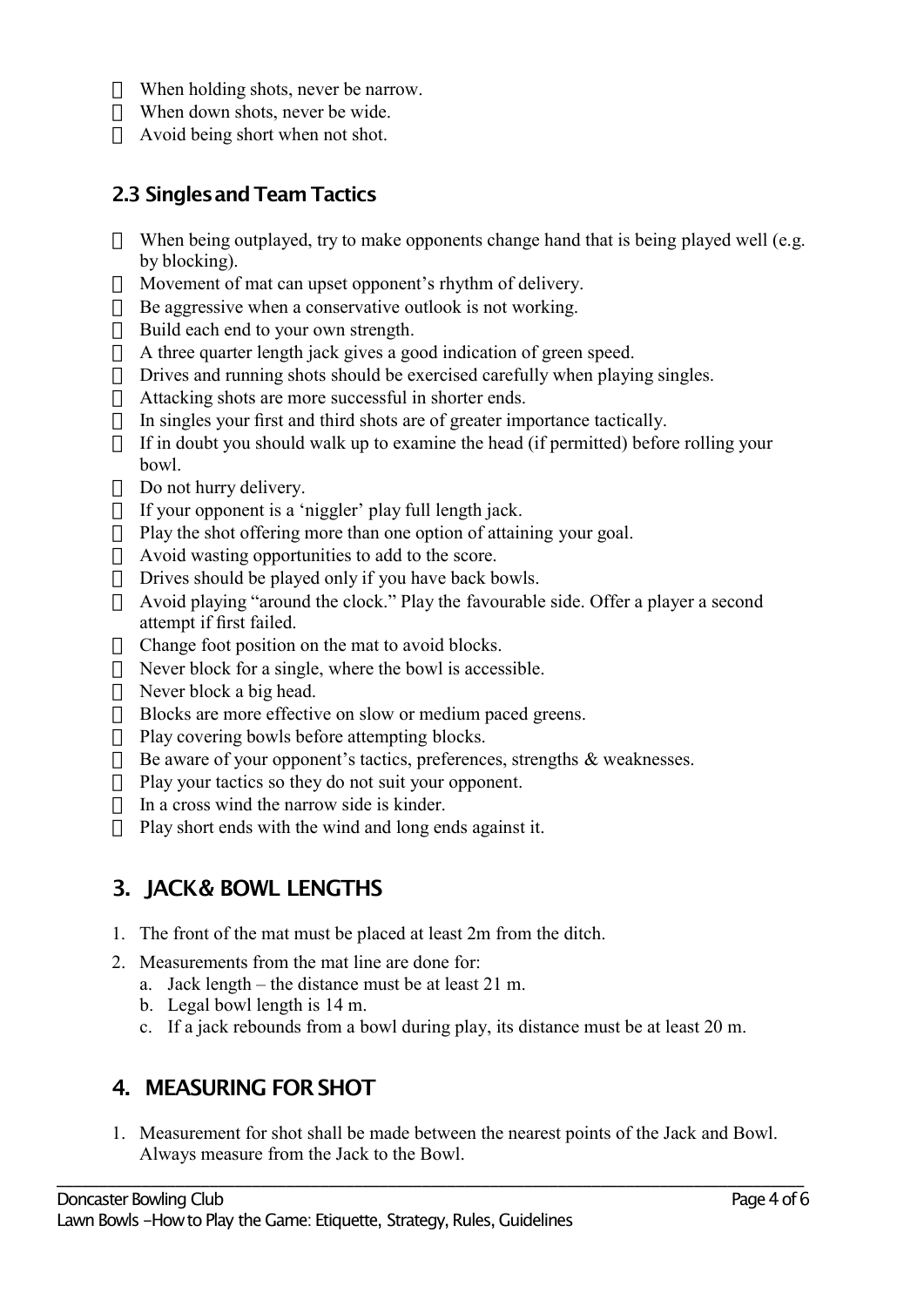- 2. Use wedges to prevent movement of either bowl or jack.
- 3. Callipers are used when the space between the Jack and Bowl does not permit the flexible measure being used. Insert callipers from top.
- 4. A thin paper may be used to determine if a bowl is frozen to the jack. [NB Placing the paper on the playing surface may help to determine if there is a gap.]
- 5. At the completion of the end the two Vices count the shots. If your team is shot, the opposing Vice removes the shot Bowl or Bowls agreed upon placing those Bowls away from the Head on a towel. If a measure is required for the balance of the shots, this should be done by the opposing Vice who has already removed the shot Bowls.
- 6. When an end is completed and a measure is immediately required to determine the Shot Bowl, either Vice may measure but **Must**measure to their own Bowl first & then to the opponents Bowl.
- 7. Where one Bowl of Team 'A' is in contention with two Bowls of team 'B', measure to Team ' A ' first, then measure to the other two Bowls.
- 8. If Bowl and Jack are more than an arm's length apart ask the opposing Vice to assist by holding the measure against the Jack.
- 9. The opposing Vice is allowed to measure if he/she has any doubt as to the shot Bowl.
- 10. The Skip is in charge of the game at all times and may question the measure or the count before the Head is raked.
- 11. If there is continuing doubt call for a neutral party or umpire to measure.
- 12. **Do not remove any bowls until the count has been agreed upon.**

# **5. PLAYINGTHE PART ASTEAMSKIP**

The Skip's official duties are described in Laws of the Sport of Lawn Bowls Crystal Mark Edition 3. They include:

- $\Box$  To be in charge of the team, delegate duties and notify opponent when necessary.
- $\Box$  Instruct the team members which shot to play.
- $\Box$  Make decisions with the opponent to comply with the laws of the game and conditions of play.

#### **Important Responsibilitiesfor Skips**

- $\Box$  To build a scoring head using the tactical fundamentals of defence, attack and recovery.
- $\Box$  To be ingenious and skilful of design when building the head.
- $\Box$  To know the strengths and weaknesses of his players.
- $\Box$  Should endeavour not to display disappointment if a player performs a bad shot.
- $\Box$  Should commend a player who plays a good shot.
- $\Pi$  Have good communication with team members (game plan, appropriate hand signals, positive instructions, short simple directions).

- $\Box$  Be able to read the head (Strengths, Weaknesses, Opportunities, Threats).
- $\Box$  Have control over mat placement and jack length.
- $\Box$  Know and employ the tactics of the game.
- $\Box$  Know when to play the opposition hand or shot.
- $\Box$  Counter the tactical moves of the opposition.